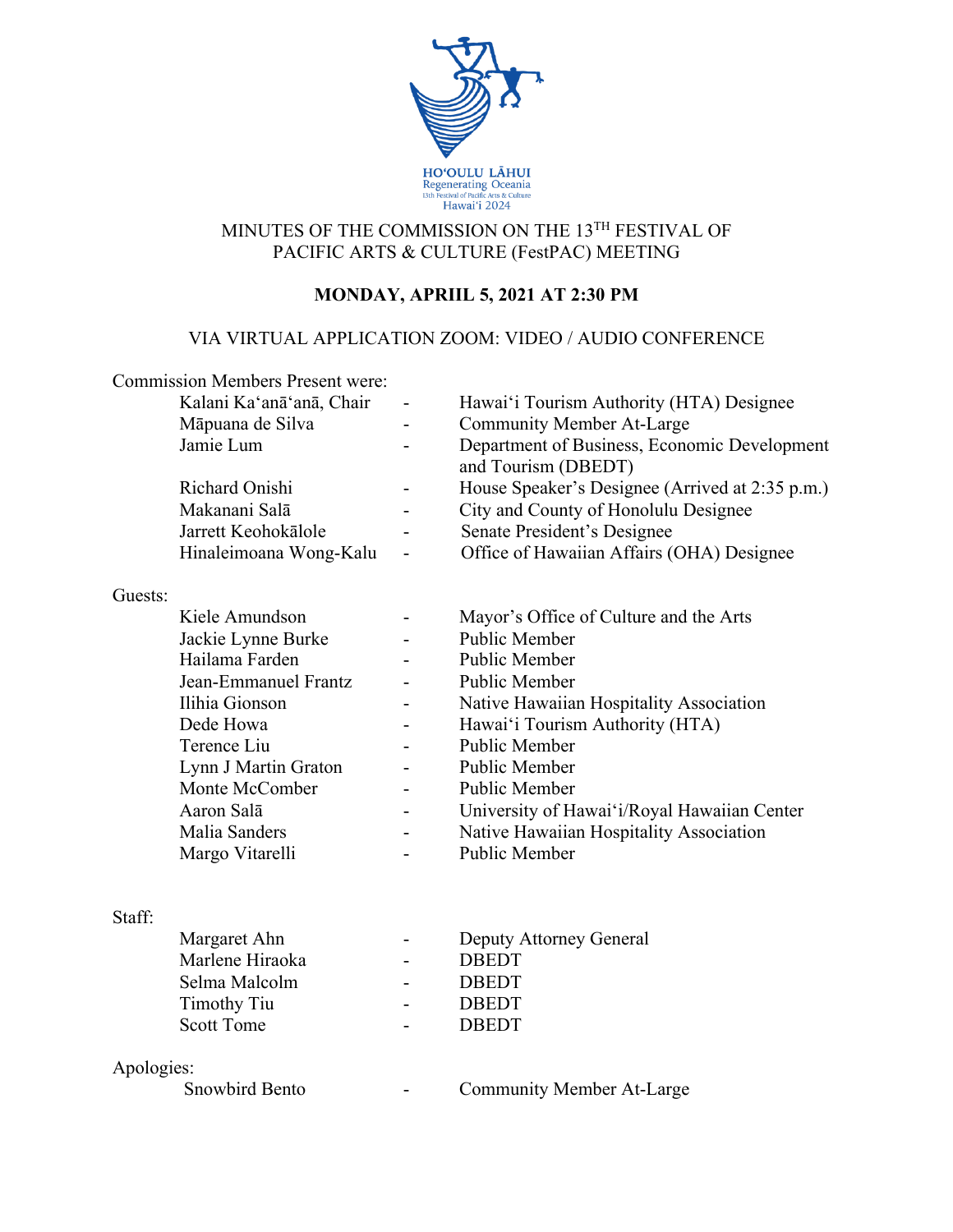Minutes of the Commission on the 13<sup>th</sup> Festival of Pacific Arts & Culture Monday, April 5, 2021 at 2:30pm via ZOOM Page 2 of 6

## **CALL TO ORDER**

The meeting was called to order by Chair Kalani Ka'anā'anā at 2:32 p.m., who welcomed everyone present via ZOOM and Facebook Live.

Chair Ka'anā'anā called upon Ms. Makanani Salā who introduced a member of her staff, Ms. Janelle Saole, to do the *wehena* (opening).

### **PUBLIC TESTIMONY ON AGENDA ITEMS**

Chair Ka'anā'anā invited members of the public to testify on the agenda items. He also mentioned that testimony was received in writing and distributed to members. Chair also reported that late written testimony was received from Ricardo D. Trimillos, Professor Emeritus in Ethnomusicology and Asian Studies at UH Manoa regarding the upcoming International Symposium on Pacific Music and Dance. This testimony will be sent to Commissioners.

Chair also invited Commissioners to ask questions or share any comments. Rep. Onishi expressed that he recalled a past policy or concept that the Commission would be open to allowing adjoining symposiums to be held concurrently with FestPAC. He asked if this is still considered to be a general policy. Chair Ka'anā'anā mentioned that several conferences and symposiums may be held during FestPAC. These events could add to what will be a beautiful week, however, organizations will need to plan their own programs and will be asked to avoid scheduling conflicts with major FestPAC events.

#### **APPROVAL OF MARCH 22, 2021 MEETING MINUTES**

The minutes were distributed and reviewed by Commissioners. A motion was made to adopt the minutes unamended by Ms. Lum and seconded by Ms. de Silva.

A roll call vote was requested with the following Commissioners approving the motion to approve the minutes: Chair Ka'anā'anā, Ms. de Silva, Ms. Bento, Rep. Onishi, Ms. Lum, Ms. Wong-Kalu, Ms. Salā.

Motion was unanimously approved.

#### **LEGISLATION**

Chair Ka'anā'anā reported that Senate Bill 696 SD1 HD1 that extends the life of the Commission until August 31, 2025 was passed from the House Committee on Finance with amendments. A defective effective date was added to the measure. It will then proceed to third reading and a full House vote before it is sent back to the Senate and scheduled for Conference.

#### **PRESENTATION OF REVISED PROGRAM MATRIX AND DISCUSSION**

Chair Ka'anā'anā turned over this portion of the meeting to Ms. Salā who reported on the revised program matrix on behalf of Ms. Snowbird Bento. Ms. Salā read the report which will be sent to Commissioners and attached to the minutes.

To summarize, the newly proposed buckets/categories that were developed would provide general program concepts for delegations as follows: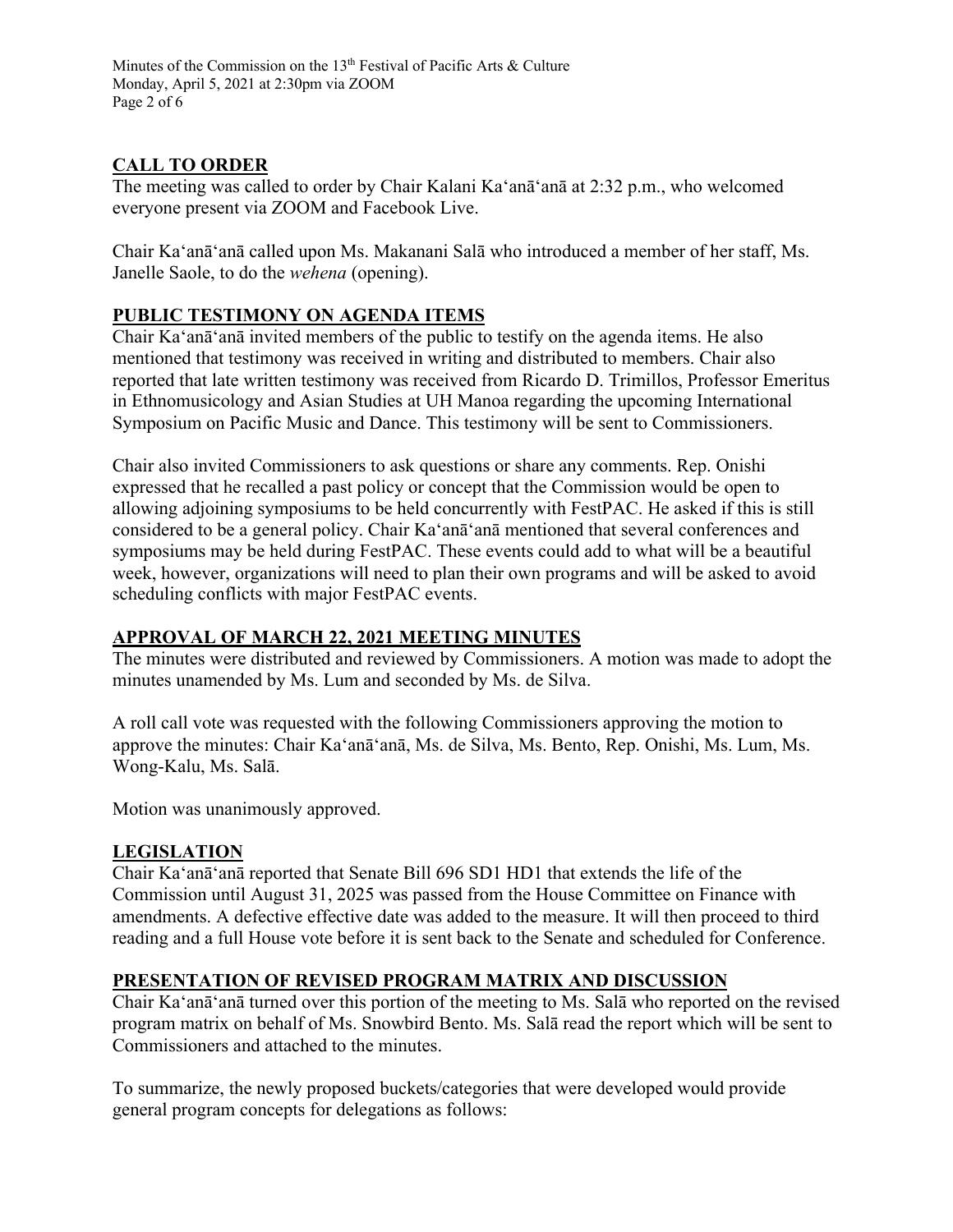- 1. Performing Arts (*Hōʻikeʻike*) which includes music, dance drama, poetry, storytelling.
- 2. Visual Arts (*Hōʻike Kiʻi*) which includes creative activities such as drawing, painting, printmaking, sculpture, ceramics, architecture, photography, graphic design and film.
- 3. Applied Arts (*Hana Noʻeau*) which includes demonstrations of wood, stone or bone carving. Jewelry, featherwork and shell making would be included in this category. In addition, fashion shows would be a part of this category.
- 4. Culinary Arts (*Meaʻai)* showcasing the process from planting to harvesting to meal preparations (ceremonial and non-ceremonial).
- 5. Symposium (*ʻAha Moananuiākea*) ongoing conferencing that would be held during FestPAC and which would include scholarly presentations, etc.
- 6. Complementary Activities (*Nā Hana Pākuʻi*) events that would be hosted by partners.
- 7. Special Events (*Nā Hana Kūhelu*)– *Waʻa* arrival and the ecumenical service will be added to the scheduled matrix.

Chair Ka'anā'anā expressed his thanks to Ms. Salā. He also mentioned that Mr. Gionson developed a mock-up to compare both plans – the previously approved buckets of categories and the newly proposed buckets. Chair requested comments and questions from Commissioners.

Ms. Salā indicated that Mr. Aaron Salā and Mr. Monte McComber also would be able to provide answers since they did a lot of the heavy lifting in developing the revised matrix.

Ms. Wong-Kalu shared her comments related to the *Nā Hana Pākuʻi* category, specifically, the Celebration of *Māhū* (LGBTIQA+). She believes that this topic should be discussed in an open forum. She pointed out that this topic should be a part of a larger discussion. For Pacific Islanders, some of the issues related to this topic have a duality or two spirits. People will use terminologies in different ways. She would like this topic to be brought forward so that there is an understanding that people can embrace.

Ms. Wong-Kalu further explained that when looking at Pacific languages and pronouns, Polynesians have an understanding of "he," "she" and "it." There is no gender or sex attached to the pronoun. This topic could be given an open session to engage in further discussion. She expressed that she would like to hear comments from other Commissioners. She is in support of this topic.

Chair Ka'anā'anā thanked Ms. Wong-Kalu for sharing her thoughts. He indicated that he was not comfortable with *māhū* as being a part of the *Pākuʻi* bucket. He also commented that he noticed that '*ohana* (family) was not included in any of the new buckets.

Rep. Onishi mentioned that he recalled a previous discussion related to health and wellness that included '*ohana*. He believes that these discussions would be appropriate under the symposium category and allow for an understanding of concepts to evolve. Chair Ka'anā'anā agreed and expressed that '*ohana* needed to be a part of the core program.

Ms. Wong-Kalu commented that given what Rep. Onishi expressed, the topic of *māhū* could be approached as a social structure. There are many different ways to expand upon this topic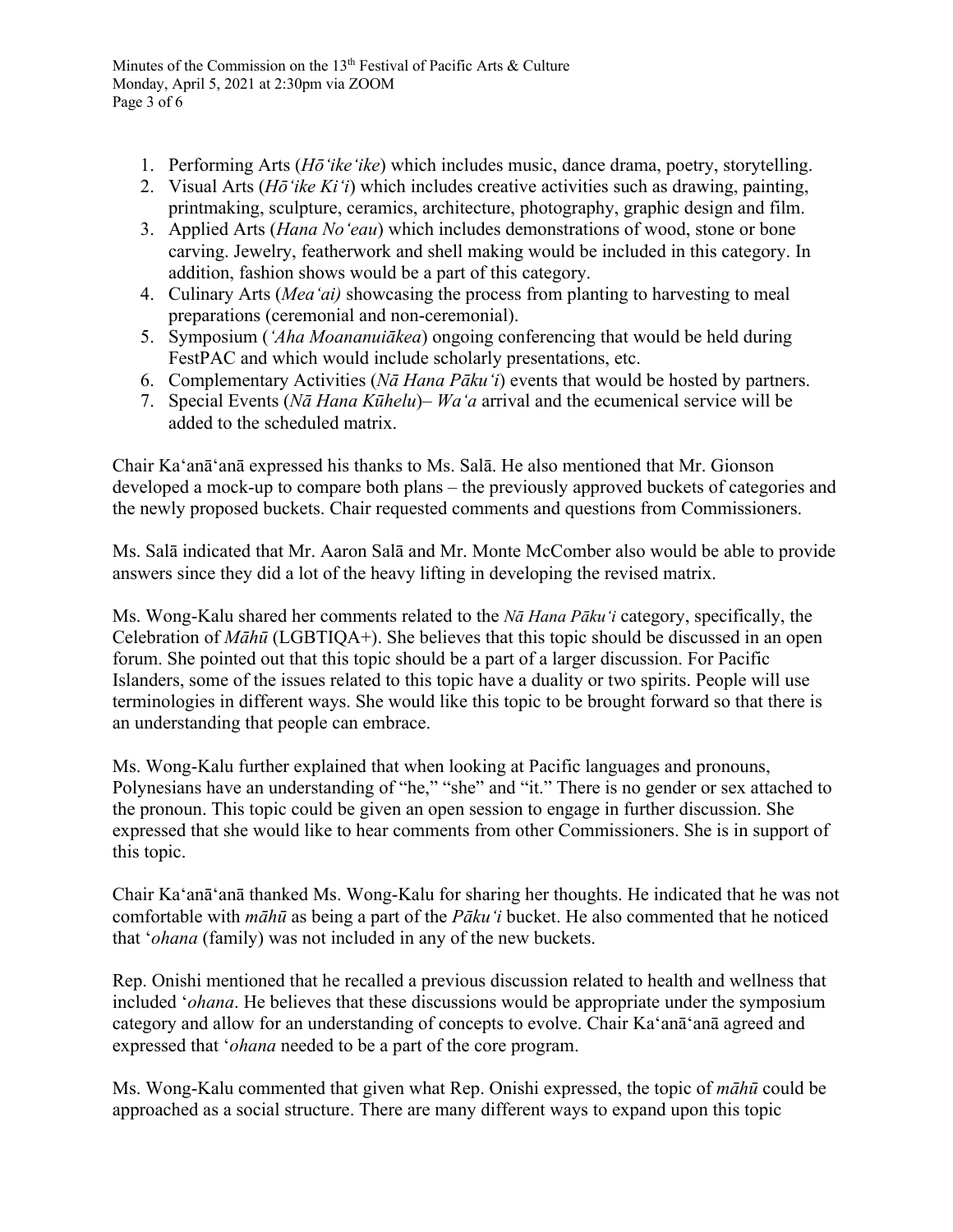including leadership. For example – how does our social structure provide leadership within a family, church, *hālau*, etc. that includes the elements of *kāne* and *wahine* and those who straddle in a middle space. There is room for everyone.

Chair Ka'anā'anā asked if it would be okay to add *'ohana* to the symposium section. Ms. Salā expressed that in previous conversations they were looking at buckets in a general way. She asked if there is anything that is blatantly missing with the understanding that topics will be moved around, too.

Ms. de Silva commented that she liked the narrative and its intention and acknowledged how the Festival started and incorporated categories that have been in existence at Festivals over the years. She appreciated how the narrative connected the original FestPAC categories. Ms. de Silva acknowledged that because there is a lot to consider she would prefer that decision-making be deferred and not be made at this meeting.

Ms. de Silva asked that Commissioners be sent the original report developed by Ms. Bento and her committee. Every Commissioner should review the report, offer their own notes, return to the Commission and engage in a discussion with committee members who created the report. The first five categories were what was originally identified in the past. The committee included their research in the newly developed matrix. Perhaps the title *Nā Hana Pākuʻi* needs to be changed? The jam session and fashion show were added after the original pillars were established. Ms. de Silva shared that she is concerned about the number of topics/activities that are being considered because additional activities will require a bigger budget. She suggested that the program committee make its recommendations to the Commission. She repeated that she would like Commissioners to receive the original report prepared by Ms. Bento, have the opportunity to comment on it and followed-up with a discussion with the individuals who developed it.

Chair Ka'anā'anā requested that Ms. Salā and Mr. Gionson send the program matrix and comparison document to Ms. Sanders for distribution to Commissioners.

Chair Ka'anā'anā echoed Ms. de Silva's comments that having more activities would require more money. Ms. de Silva cautioned that there are so many topics to consider, however, that the original intention of the Festival should be considered and that the Commission needed to be selective. She commented that she has attended many Festivals that included ancillary events but lacked acknowledgement or activity. She reminded members that the same amount of energy is required to develop small and large events. Consideration must be made regarding core staffing needs at these events, too. She suggested that the Commission stick to the main topics so that others would not be diluted in the process.

Ms. Wong-Kalu recalled that when she first heard about the *māhū* category/topic, she questioned why. She believes there is merit to having visibility, however, she does not believe that it needs to be visible in the "western" way. She further indicated that if the Commission decided that *māhū* should be visible and prominent, she would not be the driving force behind it because it would go against her personal and professional career.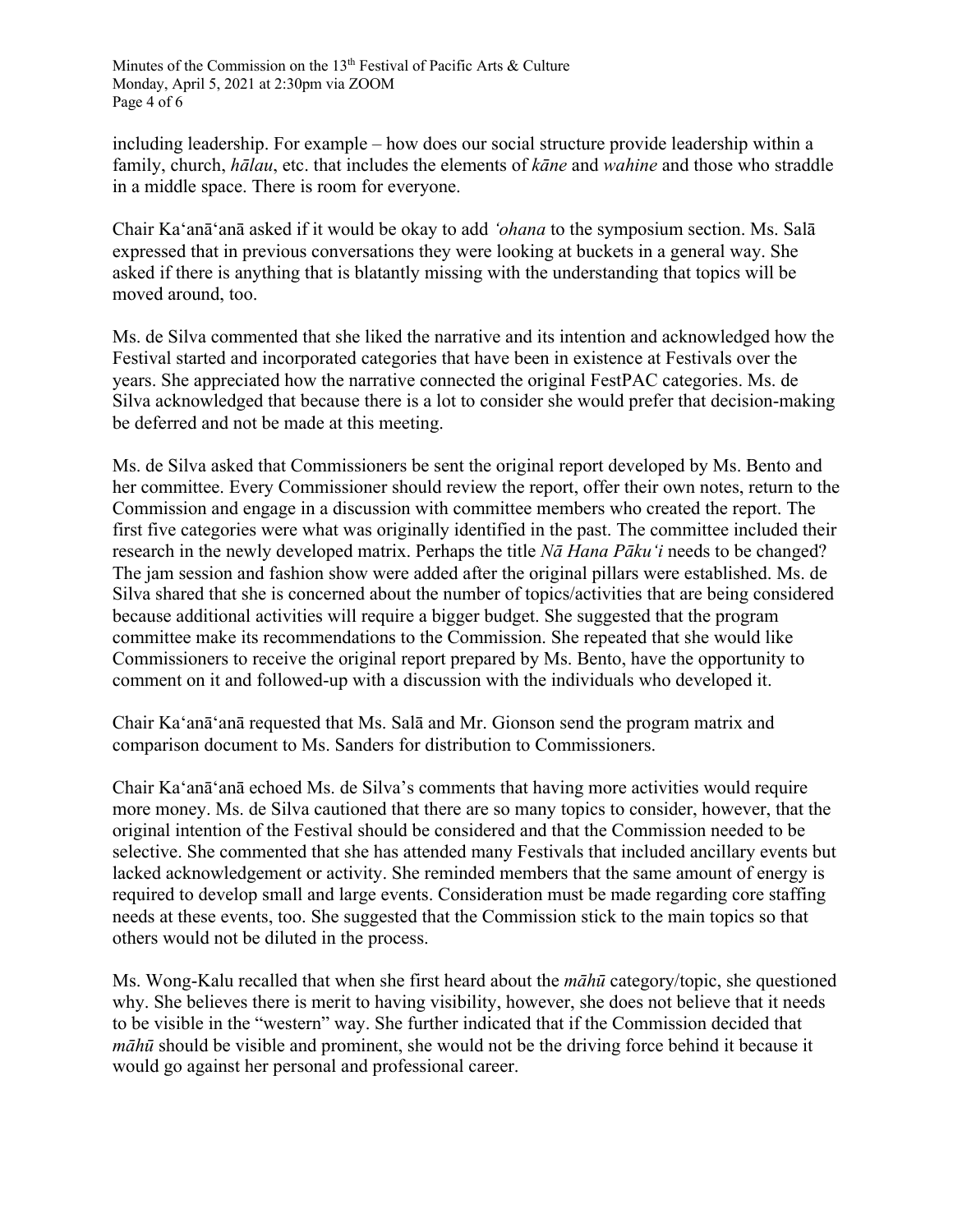Minutes of the Commission on the 13<sup>th</sup> Festival of Pacific Arts & Culture Monday, April 5, 2021 at 2:30pm via ZOOM Page 5 of 6

Ms. de Silva agreed with Ms. Wong-Kalu's comments. She explained that when Aunty Vicki *(PAʻI)* was the FestPAC contractor, she included the Queens Pageant in programming. At the time, most decisions were made along with her ideas. When *PAʻI* withdrew and the Commission took over as a working Commission, the program followed what *PAʻI* originally developed. There were no in-depth discussions held regarding each activity/event. She would like to support what the community wants – across many ethnic groups from the Pacific Islands. Ms. Wong-Kalu believes that there needs to be a "think tank" to address these issues with more discussion.

Chair Ka'anā'anā suggested that Ms. Wong-Kalu form a subcommittee and bring ideas and recommendations to the Commission. She expressed that she would value a cross-section of opinions including hearing from Sen. Keohokālole, Rep. Onishi and Ms. Lum. She is very cognizant and conscious about people's need to understand that when speaking of *māhū*, it is not necessarily in the same as the western perspective. She believes that people can learn and understand that looking through a western lens is not the only way.

Rep Onishi added that, during previous discussions, this topic was presented within the context of ʻ*ohana*. It was from a *kāne* and *wahine* perspective and included *keiki* and *māhū*. In that context, how each culture should be represented within the family was discussed. It was not specific to the *māhū* topic. He recalled that the Queens Pageant was going to be eliminated during the 2020 Festival because it was not relevant to the Commissioners as a whole.

Rep. Onishi commented further on the discussion of programming. He recalled that when the Commission took over programming, there was a discussion of what would be included and what would be eliminated. For example, within the category of surfing, there was only one potential participant, so it was going to be eliminated. For the regatta and *waʻa*, it was also going to be removed because only two or three countries were sending a *waʻa* to Hawaiʻi. Commissioners will need to focus on concepts. Countries will determine how they will participate. Rep. Onishi also expressed that we are the host so we can decide on the programming and each country will determine their level of participation.

Chair Ka'anā'anā indicated that once feedback from the countries is received, the Commission would be able to identify what programming is popular and others that might not be viable. As Ms. de Silva mentioned, if there are too many options, the program becomes diluted. Chair suggested that Commissioners use the next two weeks to think about these considerations. He thanked Ms. Wong-Kalu for sharing her thoughts. He commented that *ʻōlelo Hawaiʻi* should be a part of all programming. In the same way, practitioners who are *māhū* should be represented and encouraged in the same way.

## **DISCUSSION OF ASSIGNMENTS FOR SUB-COMMITTEES**

Chair Ka'anā'anā indicated that the subcommittee matrix was initially going to be discussed, however, it will be deferred and moved to the next meeting agenda. He would like the organizational chart to be developed that included community members who could be added to subcommittees. He asked Commissioners to think about their *kuleana* and identify core individuals that could be included.